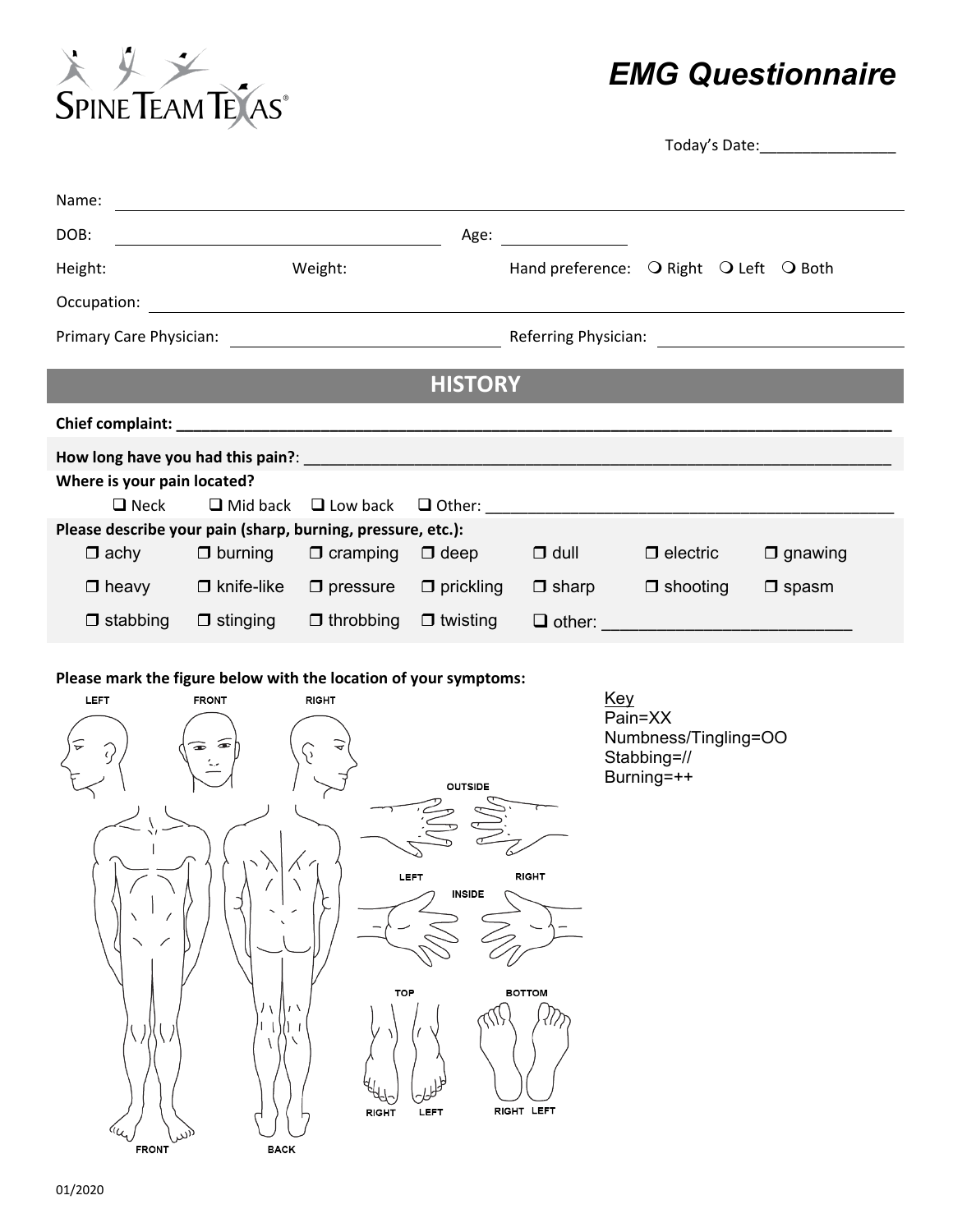

*EMG Questionnaire* 

Patient Name: DOB:

#### **How severe is your pain (mark below)?**

|           | $1 - 2$           | $3 - 4$               | $5-6$                     | 7-8                        | $9-10$                |
|-----------|-------------------|-----------------------|---------------------------|----------------------------|-----------------------|
| Absent    | <b>Tolerable</b>  | <b>Bearable</b>       | <b>Nearly intolerable</b> | Intolerable                | <b>Devastating</b>    |
| (No pain) | (tolerate without | (some activities      | (sedentary, only able to  | (Can't read, watch TV,     | (need hospitalization |
|           | medications)      | restricted/prevented, | watch TV, read, etc.)     | use the phone, need to     | for pain control)     |
|           |                   | requires medication)  |                           | visit ER for pain killers) |                       |
|           |                   |                       |                           |                            |                       |

|------------------------------------------------------| 0 10 (please draw a line through where you feel your pain is best represented)

## **MEDICATIONS**

**Please list all medications you are currently taking.** *(Include any over the counter medications. Be sure to list if you are taking any form of aspirin.)*  $\square$  No medications  $\square$  See attached

| Dose: | Frequency: __________ |
|-------|-----------------------|
| Dose: | Frequency: _          |
| Dose: | Frequency: _          |
| Dose: | Frequency: _          |
| Dose: | Frequency: _          |
| Dose: | Frequency:            |
|       |                       |

### **PAST SURGICAL HISTORY**

Please list any previous surgeries:  $\Box$  No surgeries  $\Box$  See attached

| <b>Approximate Date:</b> |
|--------------------------|
| Approximate Date:        |
| Approximate Date:        |
| Approximate Date:        |
|                          |

## **FAMILY HISTORY**

|               | Please list any medical illnesses that the following blood relatives have a history of: |                     |
|---------------|-----------------------------------------------------------------------------------------|---------------------|
| Grandparents: |                                                                                         | ○ Living ○ Deceased |
| Father:       |                                                                                         | O Living O Deceased |
| Mother:       |                                                                                         | O Living O Deceased |
| Brother(s):   |                                                                                         | O Living O Deceased |
| Sister(s):    |                                                                                         | O Living O Deceased |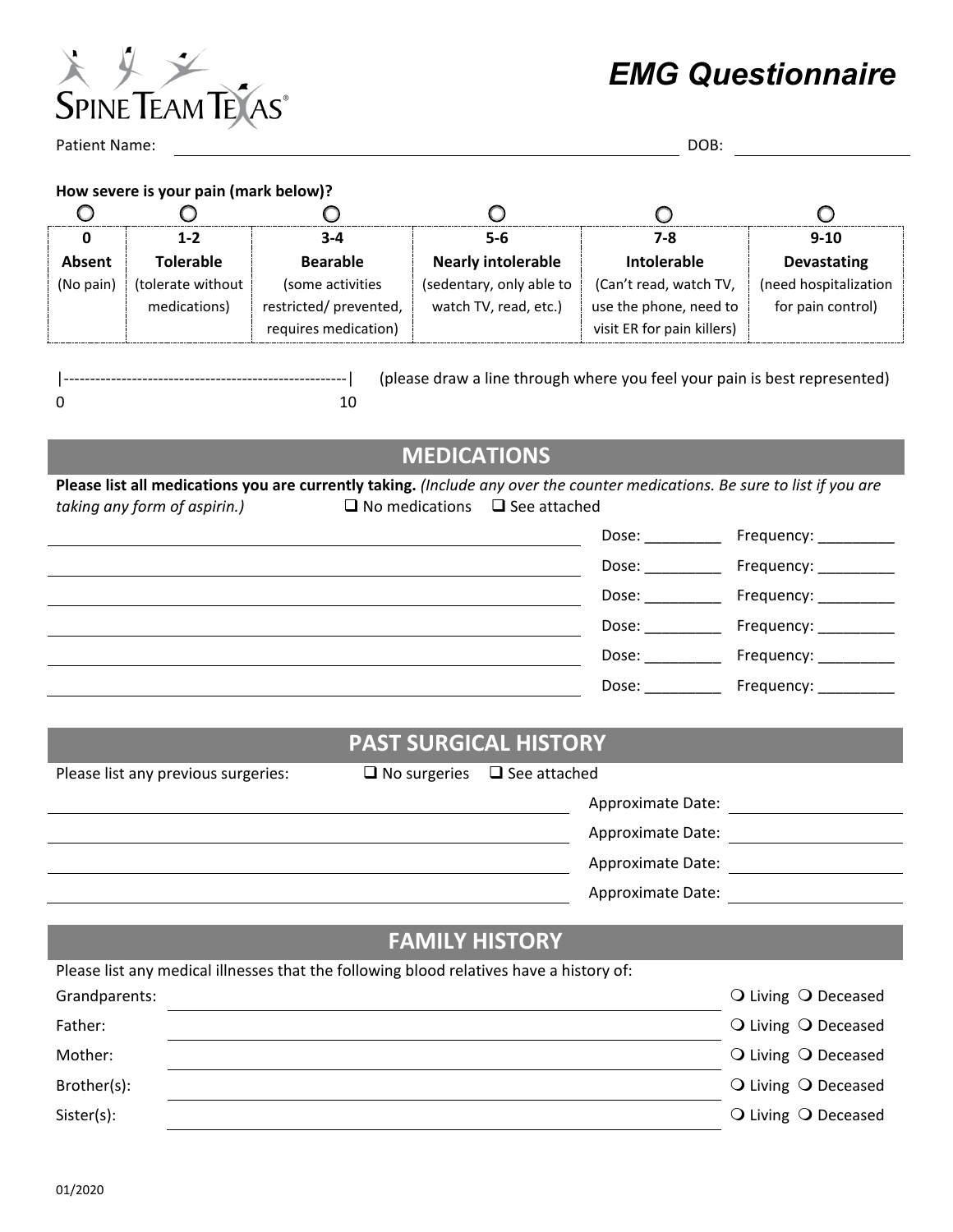

# *Patient Medical Questionnaire*

Patient Name: DOB:

| <b>Illness/Condition</b> |                              | Is your PCP the         |                     | If no, list treating | Is problem stable/       |                     | If no, please explain |
|--------------------------|------------------------------|-------------------------|---------------------|----------------------|--------------------------|---------------------|-----------------------|
|                          |                              | treating physician?     |                     | physician's name     | well controlled?         |                     |                       |
|                          | Please check all that apply: | <b>YES</b>              | <b>NO</b>           |                      | <b>YES</b>               | <b>NO</b>           |                       |
| ❏                        | Alcoholism                   | $\circ$                 | $\bigcirc$          |                      | $\circlearrowright$      | $\bigcirc$          |                       |
| $\Box$                   | Anemia                       | $\circ$                 | $\overline{C}$      |                      | $\overline{\mathcal{O}}$ | $\circ$             |                       |
| $\Box$                   | Anxiety                      | $\circ$                 | $\bigcirc$          |                      | $\circ$                  | Q                   |                       |
| $\Box$                   | Arthritis                    | $\circ$                 | $\bigcirc$          |                      | $\overline{\mathbb{C}}$  | $\Box$              |                       |
| $\Box$                   | Asthma                       | $\circ$                 | $\bigcirc$          |                      | $\circ$                  | $\bigcirc$          |                       |
| $\Box$                   | <b>Bleeding Disorder</b>     | $\overline{C}$          | $\circ$             |                      | $\overline{C}$           | $\bigcirc$          |                       |
| $\Box$                   | Deep Vein Thrombosis         | $\Box$                  | $\circ$             |                      | $\circ$                  | $\bigcirc$          |                       |
| $\Box$                   | Depression                   | $\bigcirc$              | $\bigcirc$          |                      | $\circ$                  | $\circ$             |                       |
| $\Box$                   | <b>Diabetes</b>              | $\circ$                 | $\bigcirc$          |                      | O                        | $\overline{C}$      |                       |
| ❏                        | <b>GERD</b>                  | $\subset$               | $\circ$             |                      | $\circ$                  | $\circ$             |                       |
| $\Box$                   | Gout                         | $\circ$                 | $\bigcirc$          |                      | $\overline{C}$           | $\bigcirc$          |                       |
| $\Box$                   | <b>Heart Attack</b>          | $\bigcirc$              | $\bigcirc$          |                      | $\overline{C}$           | $\bigcirc$          |                       |
| $\Box$                   | <b>Heart Disease</b>         | $\overline{\mathbb{C}}$ | $\bigcirc$          |                      | $\overline{C}$           | $\Box$              |                       |
| $\Box$                   | <b>Heart Murmur</b>          | $\bigcirc$              | $\circ$             |                      | $\bigcirc$               | $\circ$             |                       |
| $\Box$                   | <b>High Blood Pressure</b>   | $\overline{\mathbb{C}}$ | $\overline{C}$      |                      | $\overline{\mathcal{C}}$ | $\overline{C}$      |                       |
| $\Box$                   | <b>High Cholesterol</b>      | $\Box$                  | $\bigcirc$          |                      | $\circ$                  | $\Box$              |                       |
| $\Box$                   | History of Addiction         | $\Box$                  | $\overline{C}$      |                      | $\overline{\mathbb{C}}$  | $\Box$              |                       |
| $\Box$                   | History of Substance Abuse   | $\circ$                 | $\circ$             |                      | $\circ$                  | $\bigcirc$          |                       |
| $\Box$                   | HIV/AIDS                     | $\circ$                 | $\circ$             |                      | $\overline{C}$           | $\Box$              |                       |
| $\Box$                   | Hyperthyroidism              | $\overline{C}$          | $\bigcirc$          |                      | $\circ$                  | $\circ$             |                       |
| $\Box$                   | Hypothyroidism               | $\circ$                 | $\circ$             |                      | $\overline{\bigcirc}$    | $\bigcirc$          |                       |
| $\Box$                   | <b>Kidney Disease</b>        | $\circ$                 | $\circ$             |                      | $\circlearrowright$      | $\overline{O}$      |                       |
| $\Box$                   | Liver Disease/Hepatitis      | $\circ$                 | $\bigcirc$          |                      | $\overline{\mathcal{C}}$ | $\bigcirc$          |                       |
| $\Box$                   | Lung Disease                 | $\bigcirc$              | $\circ$             |                      | $\overline{\mathcal{O}}$ | $\circ$             |                       |
| $\Box$                   | <b>Migraines</b>             | $\circ$                 | $\circ$             |                      | $\overline{O}$           | $\circ$             |                       |
| $\Box$                   | <b>MRSA</b>                  | $\bigcirc$              | $\bigcirc$          |                      | $\circlearrowright$      | $\bigcirc$          |                       |
| $\Box$                   | <b>Muscle Disease</b>        | $\circ$                 | $\bigcirc$          |                      | $\bigcirc$               | $\bigcirc$          |                       |
| $\Box$                   | Osteoporosis                 | $\bigcirc$              | $\bigcirc$          |                      | $\bigcirc$               | $\bigcirc$          |                       |
| $\Box$                   | Pneumonia                    | $\Box$                  | $\cup$              |                      | $\bigcirc$               | $\circ$             |                       |
| $\Box$                   | Psoriasis                    | $\circ$                 | $\overline{C}$      |                      | $\bigcirc$               | $\bigcirc$          |                       |
| $\Box$                   | Psychiatric Problem          | $\circ$                 | $\bigcirc$          |                      | $\bigcirc$               | $\bigcirc$          |                       |
| $\Box$                   | <b>Pulmonary Embolism</b>    | $\circ$                 | $\overline{C}$      |                      | $\circ$                  | $\bigcirc$          |                       |
| $\Box$                   | <b>Rheumatic Fever</b>       | $\circ$                 | $\bigcirc$          |                      | $\bigcirc$               | $\circ$             |                       |
| $\Box$                   | <b>Rheumatoid Arthritis</b>  | $\circ$                 | $\circlearrowright$ |                      | $\circ$                  | $\circlearrowright$ |                       |
| $\Box$                   | Seizure Disorder             | $\bigcirc$              | O                   |                      | $\bigcirc$               | $\circ$             |                       |
| $\Box$                   | Sleep Apnea                  | $\circ$                 | $\bigcirc$          |                      | $\bigcirc$               | $\bigcirc$          |                       |
| $\Box$                   | Stroke                       | $\bigcirc$              | $\bigcirc$          |                      | $\bigcirc$               | $\bigcirc$          |                       |
| $\Box$                   | <b>Thyroid Disorder</b>      | $\bigcirc$              | $\bigcirc$          |                      | $\circ$                  | $\bigcirc$          |                       |
| $\Box$                   | Tuberculosis                 | $\bigcirc$              | $\bigcirc$          |                      | $\bigcirc$               | $\circ$             |                       |
| $\Box$                   | Ulcers                       | $\circlearrowright$     | $\bigcirc$          |                      | $\circ$                  | $\Box$              |                       |
| $\Box$                   | Other (Please explain)       |                         |                     |                      |                          |                     |                       |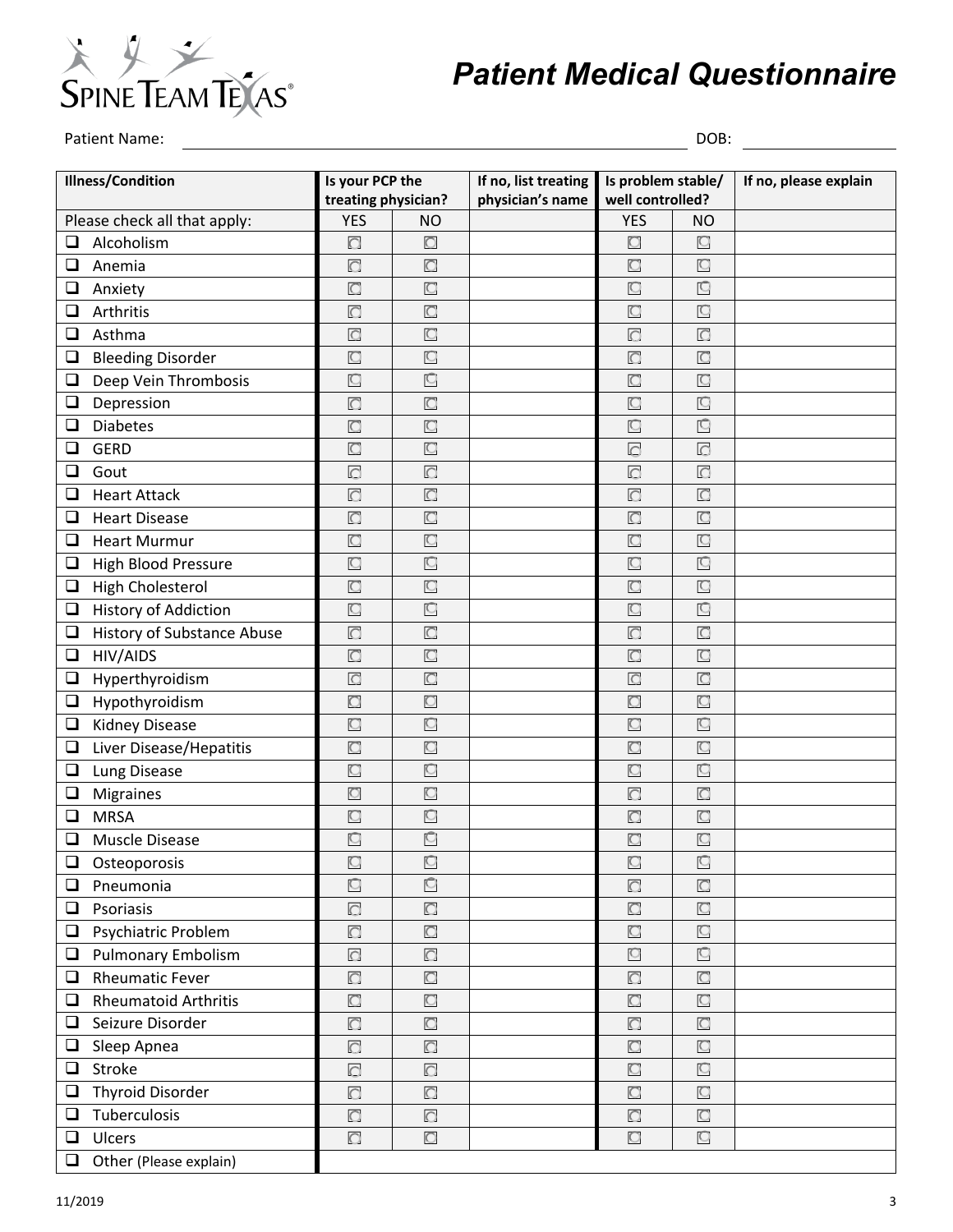

# *Patient Medical Questionnaire*

## Patient Name: DOB:

| <b>Cancer History</b>               | Is your PCP the<br>treating physician? |         | If no, list treating<br>physician's name | Is problem stable/<br>well controlled? |            | If no, please explain |
|-------------------------------------|----------------------------------------|---------|------------------------------------------|----------------------------------------|------------|-----------------------|
| Please check all that apply:        | <b>YES</b>                             | NO.     |                                          | <b>YES</b>                             | NO.        |                       |
| Leukemia<br>ப                       | $\circ$                                | $\circ$ |                                          | $\circ$                                | O          |                       |
| <b>Breast Cancer</b><br>⊔           | $\circ$                                | O       |                                          | $\circ$                                | $\circ$    |                       |
| <b>Cervical Cancer</b><br>□         | O                                      | O       |                                          | O                                      | $\circ$    |                       |
| <b>Prostate Cancer</b><br>ப         | $\bigcirc$                             | O       |                                          | O                                      | O          |                       |
| <b>Ovarian Cancer</b><br>ப          | $\circ$                                | Ю       |                                          | $\circ$                                | O          |                       |
| <b>Throat Cancer</b><br>□           | Ю                                      | O       |                                          | O                                      | O          |                       |
| <b>Bone Cancer</b><br>ப             | $\circ$                                | O       |                                          | O                                      | $\circ$    |                       |
| <b>Skin Cancer</b><br>ப             | $\circ$                                | O       |                                          | O                                      | $\bigcirc$ |                       |
| Lung Cancer<br>⊔                    | $\circ$                                | O       |                                          | O                                      | O          |                       |
| Cancer: other (please explain)<br>⊔ |                                        |         |                                          |                                        |            |                       |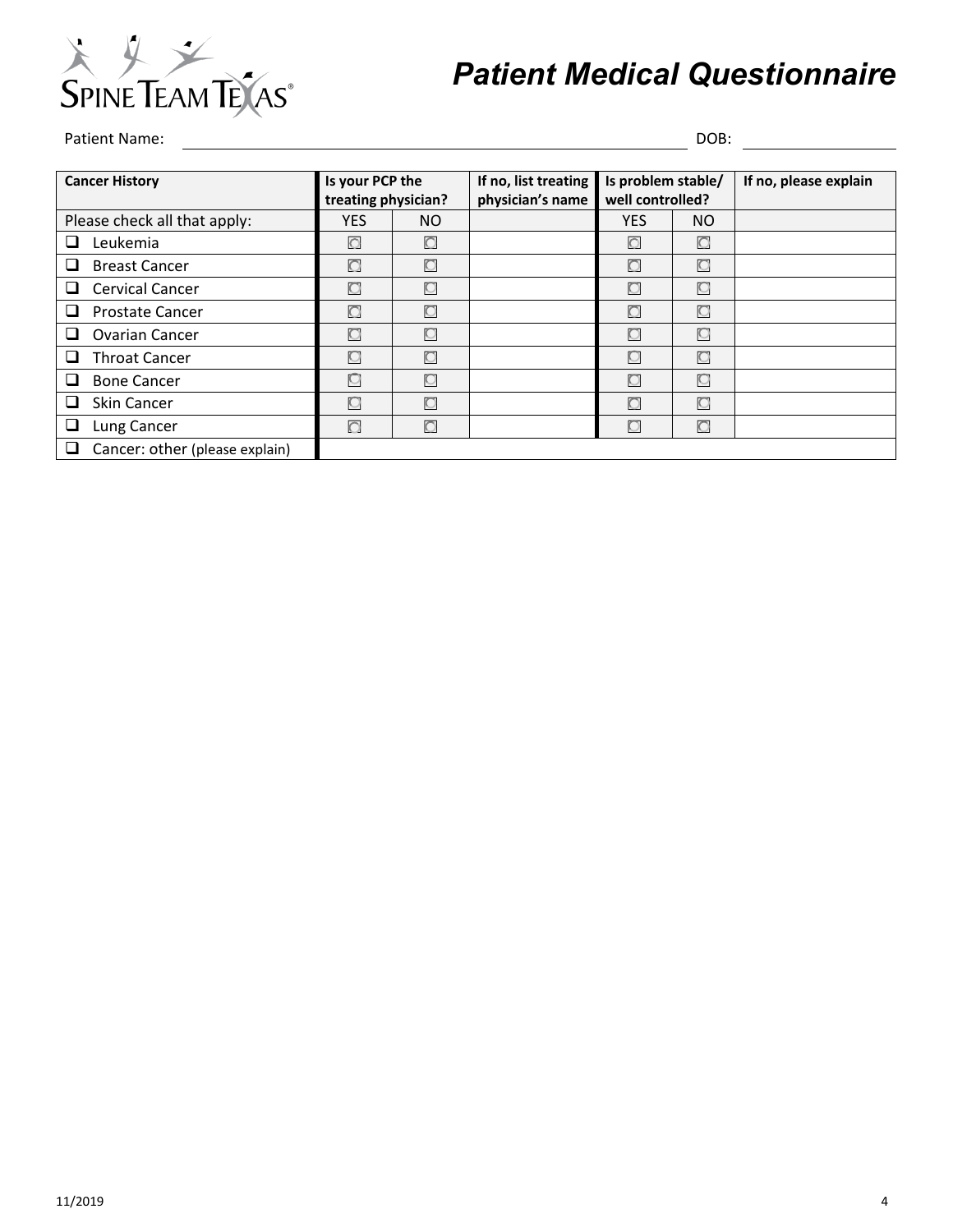

# *Consent for Treatment*

Patient Name: DOB:

#### **DISCLOSURE OF INFORMATION:**

The undersigned agrees that all records concerning this patient's visit shall remain the property of Spine Team Texas. The undersigned understands that medical records and billing information generated or maintained by Spine Team Texas are accessible to facility personnel and medical staff. Facility personnel and medical staff may use and disclose medical information for treatment, payment and healthcare operations and to any other physician, healthcare personnel or provider that is or may be involved in the continuum of care. The facility is authorized to disclose all or part of the patient's medical record to any insurance company, third party payor, worker's compensation carrier, selfinsured employer group or other entity (or their authorized representatives) which are necessary for payment of patient's account. Law requires that the facility advise the undersigned that **THE INFORMATION RELEASED MAY INDICATE THE PRESENCE OF A COMMUNICABLE OR VENEREAL DISEASE WHICH MAY INCLUDE, BUT NOT BE LIMITED TO, DISEASES SUCH AS HEPATITIS, SYPHILIS, GONORRHEA AND THE HUMAN IMMUNODEFICIENCY VIRUS, ALSO KNOWS AS ACQUIRED IMMUNE DEFICIENCY SYNDROME (AIDS). THE INFORMATION MAY ALSO CONTAIN PSYCHIATRIC RECORDS.** The facility is authorized to disclose all or any portion of the patient's medical record as set forth in its Notice of Privacy Practices, unless the patient objects in writing. By signing this form, you are authorizing such disclosures.

#### **SPECIAL CONSENT FOR HIV TESTING:**

The undersigned specifically consents to the testing of the patient's blood for human immunodeficiency virus (also known as AIDS) and/or Hepatitis if determined by the patient's attending physician to be necessary for the protection of the attending physician and/or any employee or agent of the facility or the attending physician exposed to the bodily fluids of the patient in a manner which could transmit such disease.

| <b>Q</b> Do Q Do Not | I (we) authorize Spine Team Texas, PA to obtain my photograph for identification verification.                                                                                                                                                                                                                                                                                                                                                                   |
|----------------------|------------------------------------------------------------------------------------------------------------------------------------------------------------------------------------------------------------------------------------------------------------------------------------------------------------------------------------------------------------------------------------------------------------------------------------------------------------------|
| (Initial)            | <b>ACKNOWLEDGEMENT OF RECEIPT OF PAYMENT POLICY: I acknowledge the receipt of the payment</b><br>policy by initialing and signing below. Spine Team Texas, PA is committed to serving you. As part of this<br>commitment, we want you to understand your payment obligations. Payment is expected at the time<br>services are rendered. If you are unable to pay in full on date of service, payment arrangements must<br>be made.                               |
| (Initial)            | <b>ACKNOWLEDGEMENT OF RECEIPT OF PATIENT RIGHTS: I acknowledge receipt of information explaining</b><br>my rights as a patient and, on request, I received a copy of the State notice and this facility policy<br>statement regarding Patient's Rights.                                                                                                                                                                                                          |
| (Initial)            | I GIVE PERMISSION for Spine Team Texas to release any and all of my medical information to my Primary<br>Care/Referring Physician by written or oral communication. I understand these records may contain<br>psychiatric and/or infectious disease information.                                                                                                                                                                                                 |
| (Initial)            | I GIVE PERMISSION for my protected health information to be disclosed for purposes of communicating<br>results, findings and care decisions to the family members and others. $\Box$ Yes<br>$\Box$ No                                                                                                                                                                                                                                                            |
|                      | If yes, please list names below.                                                                                                                                                                                                                                                                                                                                                                                                                                 |
|                      | Name: and the same of the same of the same of the same of the same of the same of the same of the same of the same of the same of the same of the same of the same of the same of the same of the same of the same of the same<br>Name: and the same of the same of the same of the same of the same of the same of the same of the same of the same of the same of the same of the same of the same of the same of the same of the same of the same of the same |
|                      | Name:                                                                                                                                                                                                                                                                                                                                                                                                                                                            |
|                      | <b>ACKNOWLEDGEMENT OF NOTICE OF PRIVACY PRACTICES:</b> A description of how your medical                                                                                                                                                                                                                                                                                                                                                                         |
| (Initial)            | information will be used and disclosed is summarized on the Patient Privacy Notice. A complete copy of<br>the Facility's Notice of Privacy Practice is included in your admissions packet and posted in the Facility.<br>By signing below, you acknowledge that you have received a copy of the Facility's Notice of Privacy<br>Practice.                                                                                                                        |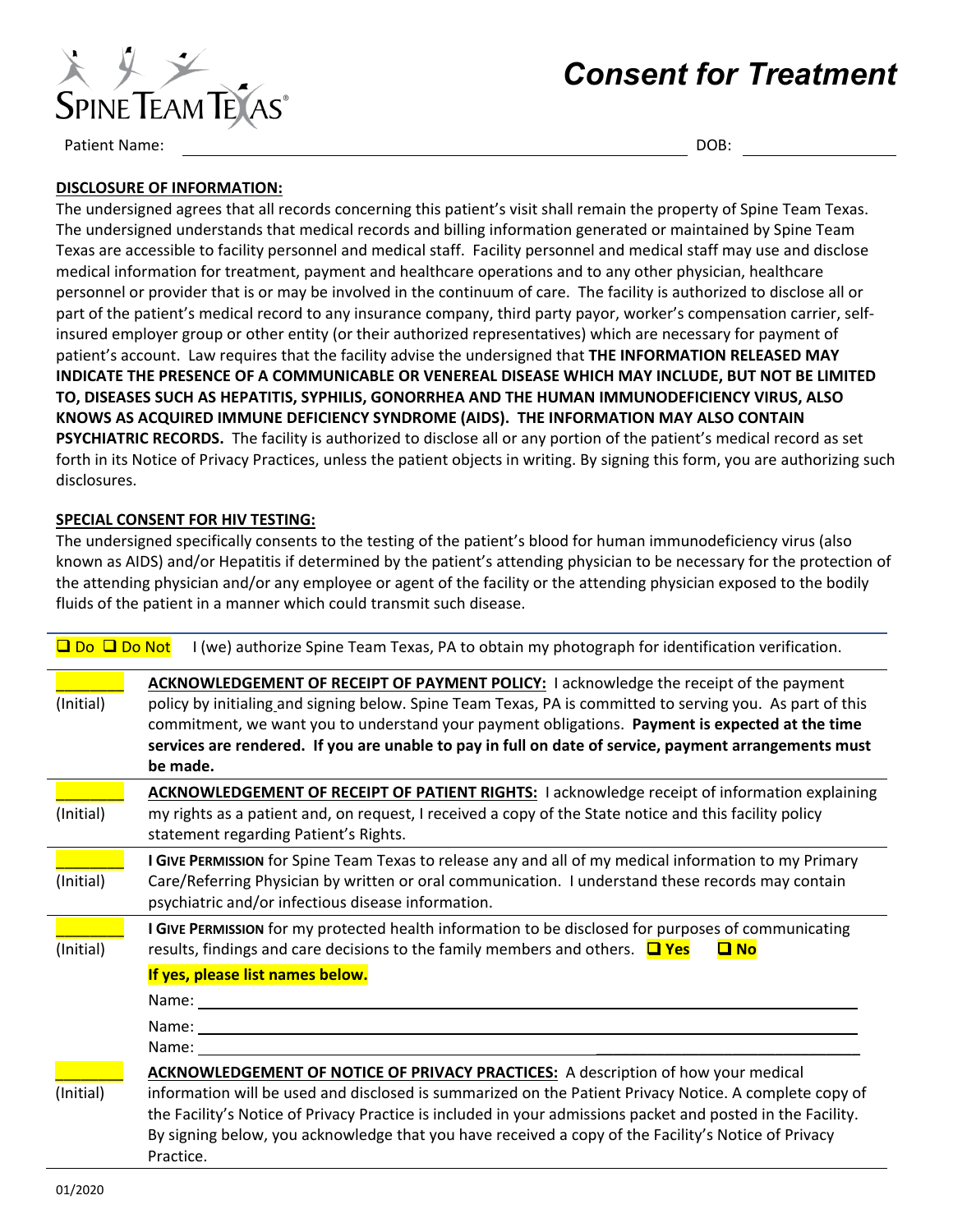# *Consent for Treatment*



Patient Name: DOB:

| (Initial) | I AUTHORIZE Representatives of Spine Team Texas PA to leave messages for me regarding appointments,<br>prescriptions, or any other information pertinent to my medical care, on any phone number that I have<br>provided. I also understand that I may revoke this agreement by sending a written, certified letter to<br>Spine Team Texas PA, 1545 E. Southlake Blvd. #100 Southlake, Texas 76092, ATTN: Compliance Officer                                                                                                                                                                                                                                                                            |
|-----------|---------------------------------------------------------------------------------------------------------------------------------------------------------------------------------------------------------------------------------------------------------------------------------------------------------------------------------------------------------------------------------------------------------------------------------------------------------------------------------------------------------------------------------------------------------------------------------------------------------------------------------------------------------------------------------------------------------|
| (Initial) | I ACKNOWLEDGE AND UNDERSTAND that Spine Team Texas PA and/or Spine Team Texas ASC LP may not<br>participate with my insurance plan and that any payment due as a result will be discussed with me in<br>detail before services are rendered. I also understand that as a courtesy, Spine Team Texas will review<br>my payment options and evaluate them in detail before any services are rendered.                                                                                                                                                                                                                                                                                                     |
| (Initial) | I acknowledge and understand that Spine Team Texas has a late arrival policy. I understand and<br>acknowledge that if I arrive 15 minutes or more past my scheduled appointment, then I may have to be<br>rescheduled.                                                                                                                                                                                                                                                                                                                                                                                                                                                                                  |
| (Initial) | APPOINTMENT POLICY: I acknowledge and understand that Spine Team Texas has a No Show policy. I<br>understand that if I no show for 3 or more appointments, or cancel with less than 24 hours' notice, I may<br>be dismissed from the practice. I further acknowledge and understand that there is a \$50.00 no show<br>fee for EMGs that are no showed or cancelled with less than 24 hours' notice and Spine Team Texas also<br>reserves the right to charge a \$35.00 no show fee for office appointments that patients no show or<br>cancel with less than 24 hours' notice. I understand the fees charged for no shows are not covered by my<br>insurance and I will be liable for payment in full. |
| (Initial) | <b>MEDICATION HISTORY:</b> By initialing this paragraph and signing this form, I acknowledge and agree that<br>in the event that I am given a prescription, I am granting permission for Spine Team Texas to obtain my<br>medication history. This may be acquired through direct pharmacy contact.                                                                                                                                                                                                                                                                                                                                                                                                     |

#### **I (WE) THE UNDERSIGNED CERTIFY THAT I (WE) HAVE READ AND FULLY UNDERSTAND THIS "CONDITIONS OF ADMISSION AND TREATMENT" FORM.**

| <b>PATIENT SIGNATURE: X</b><br><u>a shekara ta 1989 a ƙasar Ingila a ƙasar Ingila.</u>                                                                                                                                         | DATE: |  |  |  |
|--------------------------------------------------------------------------------------------------------------------------------------------------------------------------------------------------------------------------------|-------|--|--|--|
|                                                                                                                                                                                                                                |       |  |  |  |
| <b>WITNESS SIGNATURE: X</b>                                                                                                                                                                                                    | DATE: |  |  |  |
| PATIENT IS UNABLE TO CONSENT BECAUSE:                                                                                                                                                                                          |       |  |  |  |
| RELATIVE / AUTHORIZED AGENT                                                                                                                                                                                                    |       |  |  |  |
| RELATIONSHIP TO PATIENT: Network and the set of the set of the set of the set of the set of the set of the set of the set of the set of the set of the set of the set of the set of the set of the set of the set of the set o | DATE: |  |  |  |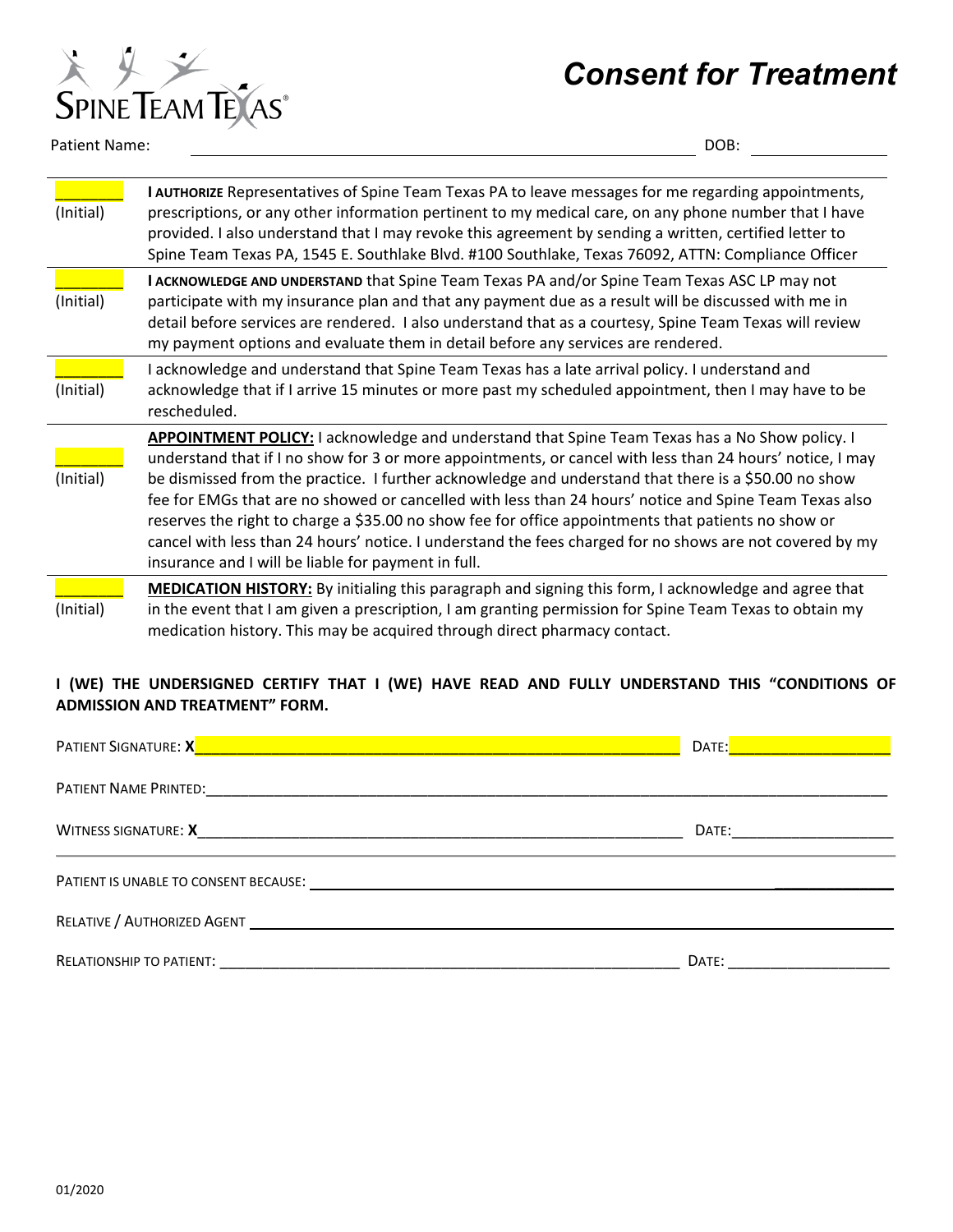# *Notice to Patient*



Patient Name: DOB: 2008; 2008; 2008; 2008; 2008; 2008; 2008; 2008; 2008; 2008; 2008; 2008; 2008; 2008; 2008; 2008; 2008; 2008; 2008; 2008; 2008; 2008; 2008; 2008; 2008; 2008; 2008; 2008; 2008; 2008; 2008; 2008; 2008; 2008;

### **NOTICE TO PATIENT OF FINANCIAL INTEREST**

As a patient of Spine Team Texas, (the "Practice"), some of your treatment or related procedures may be scheduled at our Texas Health Spine Surgery Centers (the ASC). You are informed by this notice the physicians listed below hold financial interest in the ASC as indicated:

| Texas Health Spine Surgery Center<br>Allen, LLC | David Rothbart, MD; Anthony Berg, MD; David Cooper, MD; Amit Darnule, MD;<br>Michael Garcia, MD; David Garrigues, MD; Leonard Kibuule, MD; Cortland<br>Miller, MD; Ryan Reeves, MD; Jennifer Donnelly, MD; Andrew Carver Wilkins,<br>MD; Anton Zaryanov, DO |
|-------------------------------------------------|-------------------------------------------------------------------------------------------------------------------------------------------------------------------------------------------------------------------------------------------------------------|
| <b>Texas Health Spine Surgery Center</b>        | David Rothbart, MD; Ryan Reeves, MD; Michael Garcia, MD; Amit Darnule,                                                                                                                                                                                      |
| Alliance, LLC                                   | MD; Leonard Kibuule, MD; Anthony Berg, MD; David Cooper, MD; Harish                                                                                                                                                                                         |
|                                                 | Badhey, MD; Jennifer Donnelly, MD; Cortland Miller, MD; Neil Patel, MD;                                                                                                                                                                                     |
|                                                 | Joseph Platon, MD; Carver Wilkins, MD; David Garrigues, MD                                                                                                                                                                                                  |
| THR/STT Rockwall ASC, LLC (d/b/a                | David Rothbart, MD; Ryan Reeves, MD; Michael Garcia, MD; Amit Darnule,                                                                                                                                                                                      |
| <b>Texas Health Spine Surgery Center</b>        | MD; Leonard Kibuule, MD; Anthony Berg, MD; David Cooper, MD; Anton                                                                                                                                                                                          |
| Rockwall)                                       | Zaryanov, DO; Richard S. McPherson, DO                                                                                                                                                                                                                      |
| THR/STT Southlake ASC, LLC (d/b/a               | David Rothbart, MD; Ryan Reeves, MD; Michael Garcia, MD; Amit Darnule,                                                                                                                                                                                      |
| Texas Health Spine Surgery Center               | MD; Leonard Kibuule, MD; Jennifer Donnelly, MD; Neil Patel, MD                                                                                                                                                                                              |
| Southlake)                                      |                                                                                                                                                                                                                                                             |

In addition, you may receive services at Texas Health Harris Methodist Hospital Southlake or Texas Health Presbyterian Hospital Rockwall. You are informed by this Notice that your physician may hold a financial interest in this entity. You have the option, at your discretion, to use an alternative health care facility.

Please indicate your receipt of this Notice by your signature below.

Date:\_\_\_\_\_\_\_\_\_\_\_\_\_\_\_\_\_\_\_\_\_\_\_ \_\_\_\_\_\_\_\_\_\_\_\_\_\_\_\_\_\_\_\_\_\_\_\_\_\_\_

Patient Signature

Patient Printed Name

\_\_\_\_\_\_\_\_\_\_\_\_\_\_\_\_\_\_\_\_\_\_\_\_\_\_\_

### **IMPORTANT INFORMATION FOR PATIENTS**

Each facility listed above has entered into a name use agreement with Texas Health Resources (THR).

THR does not supervise any health care professionals at any Texas Health Spine Surgery Center, nor does it provide any patient care services at any Texas Health Spine Surgery Center.

It is important that you also understand that all ASC physicians who provide their services using ASC facilities are employed by Texas Health Back Care and are members of the Texas Health Spine Surgery Center Medical Staff.

Date:\_\_\_\_\_\_\_\_\_\_\_\_\_\_\_\_\_\_\_\_\_\_\_ \_\_\_\_\_\_\_\_\_\_\_\_\_\_\_\_\_\_\_\_\_\_\_\_\_\_\_

Patient Signature

Patient Printed Name

\_\_\_\_\_\_\_\_\_\_\_\_\_\_\_\_\_\_\_\_\_\_\_\_\_\_\_